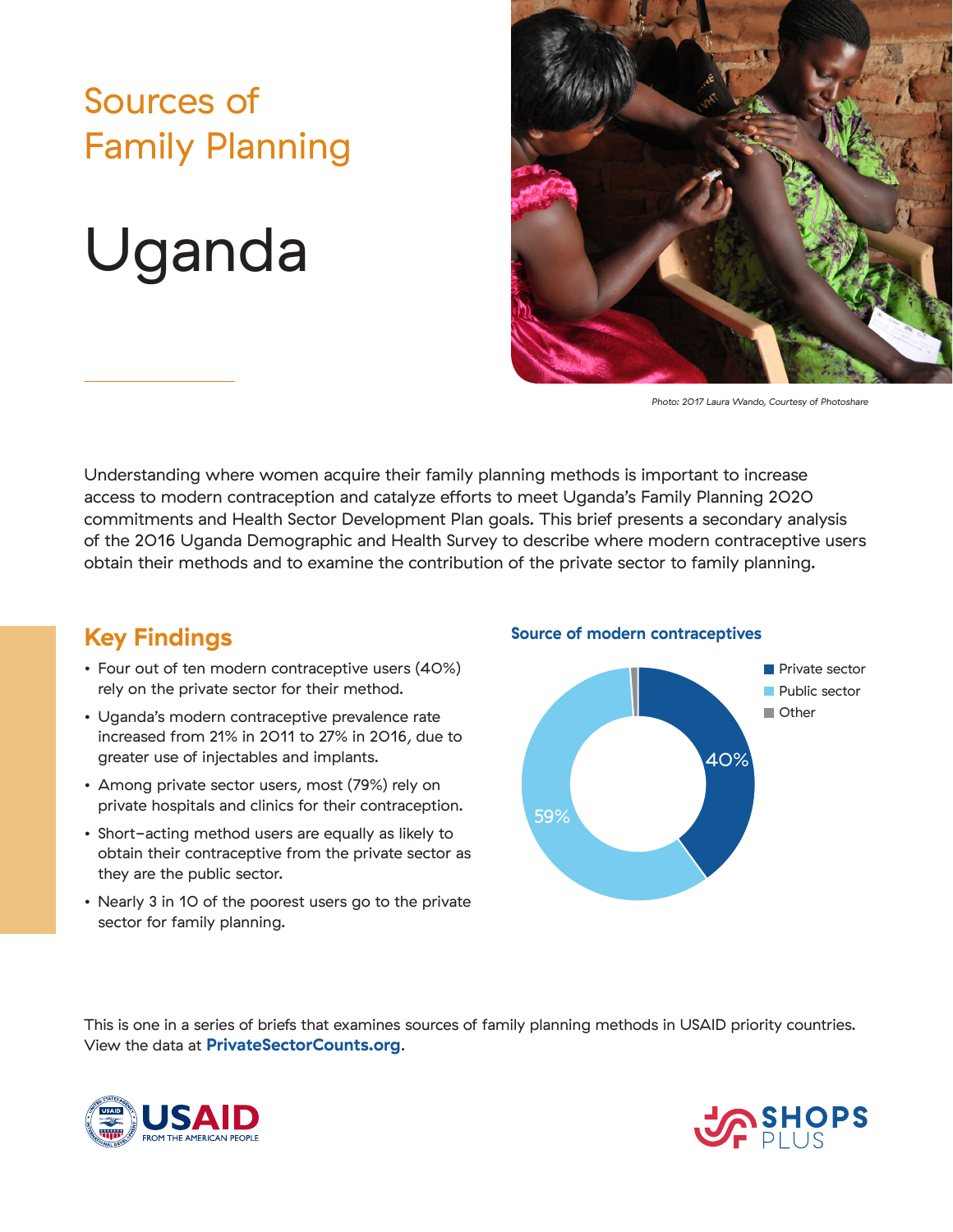#### **Modern contraceptive prevalence rate and method mix**

Uganda's modern contraceptive prevalence rate (mCPR) is 27 percent among all women of reproductive age and 35 percent among married women. This brief focuses on all women, married and unmarried, to accurately portray contraceptive sources among all users. The recent growth in Uganda's mCPR, from 21 to 27 percent, is driven by increases in injectables (from 11 to 14 percent) and implants (from 2 to 5 percent). Injectables remain the most popular contraceptive method, accounting for over half of modern method use. Use of short-acting methods (SAMs) and long-acting reversible contraceptives (LARCs) and permanent methods (PMs) increased from 2011. SAMs increased from 16 to 19 percent and LARCs and PMs from 5 to 8 percent.<sup>1</sup>

#### **Sources for family planning methods**

The public sector is the primary source of modern contraceptives in Uganda (59 percent). Yet, 40 percent of users rely on the private sector. Since 2011, private sector use decreased from 51 percent, while public sector use increased from 47 percent. Less than 2 percent of users rely on other sources.<sup>2</sup> As a result of Uganda's population growth and mCPR increase, the public and private sectors combined served approximately 913,000 additional women from 2010 to 2015-16.

#### **Private sector's contribution to method mix**

More Ugandan women rely on private sources to obtain SAMs (9 percent) than LARCs and PMs (1 percent). Use of public and private sources for SAMs is equivalent (9 percent). This does not hold true for LARCs and PMs. Six percent of women sought LARCs and PM in the public sector in 2016, up from 4 percent of women in 2011. The use of LARCs and PMs obtained from the private sector has not changed between 2011 and 2016 (1 percent). Among users of injectables, 54 percent use public sources and 46 percent use private sources. Among implant users, the majority (83 percent) use public sources and 17 percent use private sources. One-half of condom users and more than three-fourths (76 percent) of pill users obtain their method from the private sector.

#### **Uganda's mCPR increase is largely due to higher use of injectables and implants**



Note: Numbers may not add due to rounding.

#### **SAM users are equally likely to go to a public or private source**



<sup>1</sup> SAMs include injectables, contraceptive pills, male condoms, female condoms, and fertility-awareness methods. LARCs and PMs include IUDs, implants, and male and female sterilization. The lactational amenorrhea method and "other modern" methods are excluded from this analysis, as the Demographic and Health Surveys do not systematically ask women about sources for these methods. This analysis shows which methods women use. It does not reflect which methods women might choose if they had access to all methods.

<sup>2</sup> Public sector sources include hospitals, health centers, family planning clinics, mobile clinics, and community health workers. Private sector sources include hospitals, clinics, and doctors; faith-based and non-profit organizations including mobile clinics, community health workers, and churches; and pharmacies, drug shops, and shops. Other sources include friends, relatives, and women who did not know or report the source. This analysis shows where women obtained their most recent method. It does not reflect where women might choose to go if they had access to all sources of care.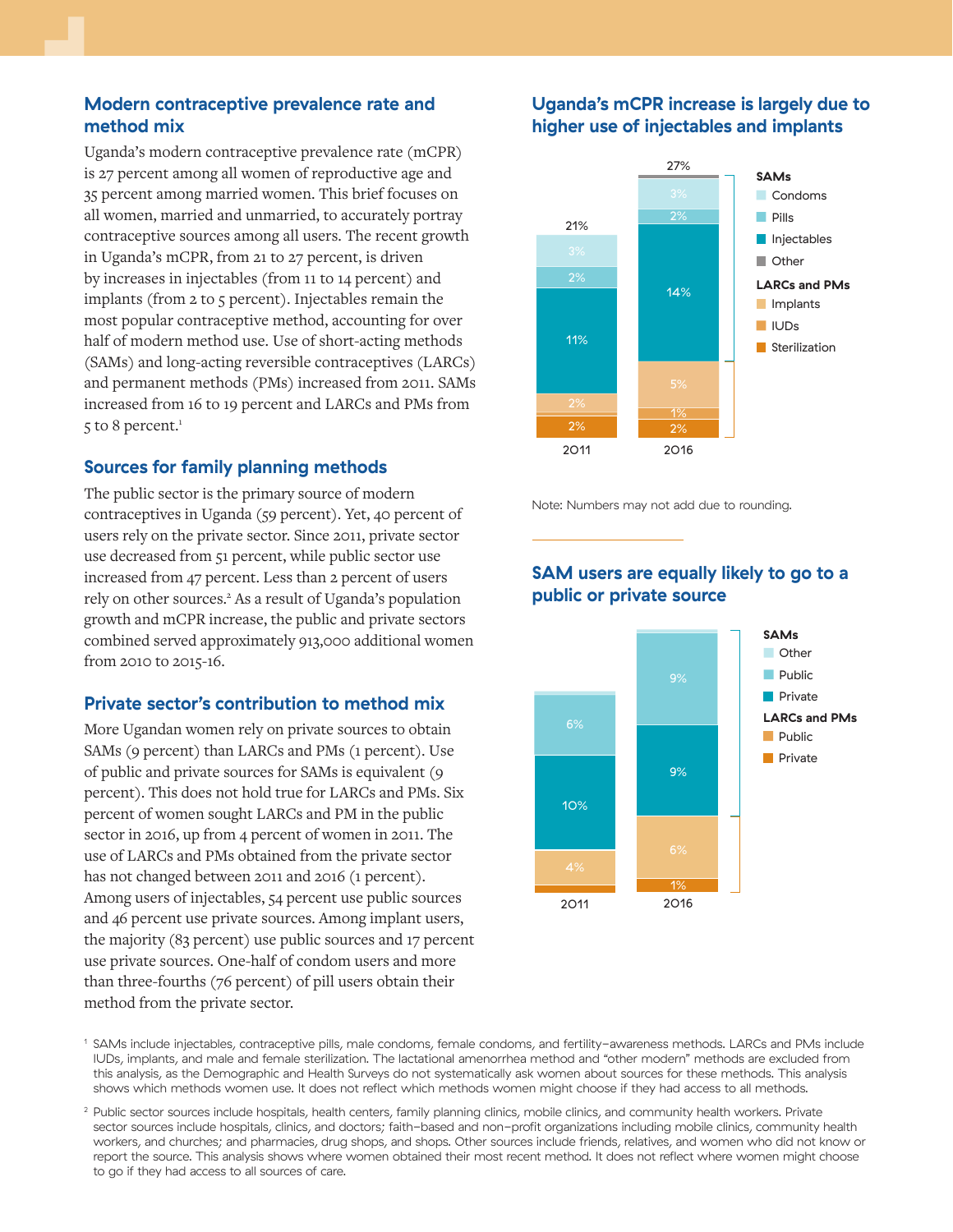#### **Private sector sources**

Among private sector users, the majority (79 percent) go to a private hospital or clinic and 16 percent go to a pharmacy. Very few private sector users go to a shop (3 percent) or a nongovernmental or faith-based organization (2 percent). The method most commonly sought from the private sector is injectables. Most private sector injectable users (91 percent) go to a private clinic, and 8 percent obtain injectables from a pharmacy.

#### **Rural and urban areas**

The mCPR is slightly higher in urban (30 percent) than rural (26 percent) areas. More than one-half of urban users (52 percent) rely on the private sector for their family planning method compared with one-third of rural users (35 percent). Less than half of urban users rely on the public sector to obtain their method (46 percent) compared with nearly twothirds (64 percent) of rural users.

#### **Contraceptive source by marital status and age**

Fifty percent of unmarried contraceptive users rely on private sector sources compared with approximately one-third (37 percent) of married users. Unmarried users are somewhat more likely to use SAMs than married users (77 versus 68 percent). This raises questions as to whether unmarried users are seeking out SAMs such as condoms, which leads them to the private sector, or if they are seeking out the private sector for particular benefits such as privacy, where SAMs happen to be more available.

Younger contraceptive users ages 15-24 are somewhat more likely than older users ages 25-49 to use private sector sources (47 versus 37 percent, respectively). Use of condoms is more common among users under 25 (21 percent) than users over 25 (8 percent), again suggesting that young women may seek out

#### **More than half of urban users rely on private sector sources**



method from each source

private sector sources where condoms are readily available due to benefits such as convenience or privacy. High condom use among youth could also be due to successful HIV prevention and condom distribution efforts.

#### **One-half of unmarried users obtain their method from the private sector**



Percent of married and unmarried users who obtain method from each source

#### **Almost half of users under 25 use private sector sources**



Percent of younger and older users who obtain method from each source